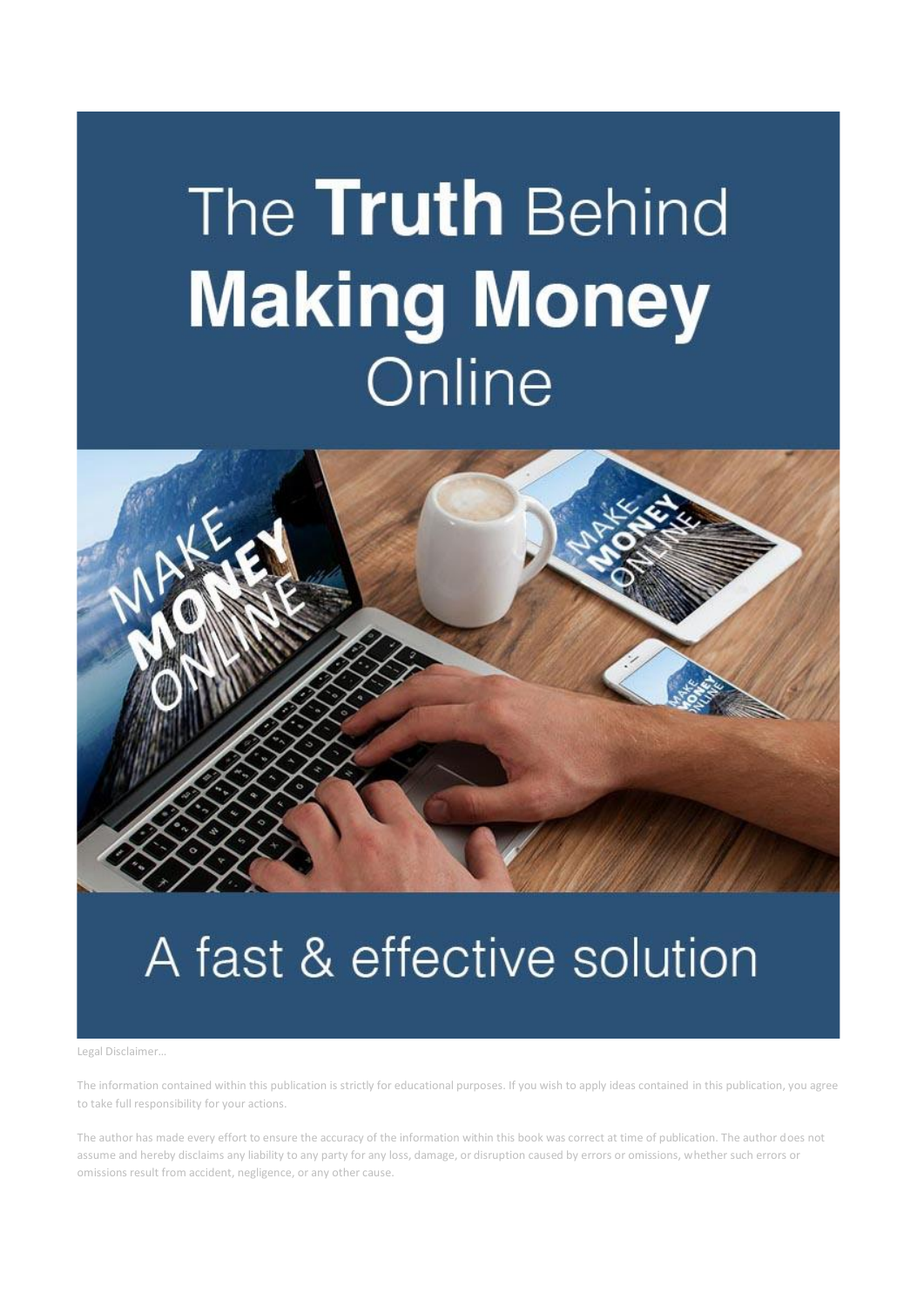### **Introduction**

There is **no method** of making money online that is faster or more effective than affiliate marketing...

There are millions of people doing affiliate marketing just 'to make a bit of cash on the side'. Working alongside their 9-5 job; enabling them to make enough cash to cover the costs of a monthly car payment, property mortgage, luxuries like the gym or an annual vacation. Essentially giving them that bit 'extra' that they wouldn't obtain from their 9-5 salary alone.

At the same time, there are thousands of people out there making millions from affiliate marketing too.

And there are tens of thousands somewhere in between. Making a full time living from affiliate marketing and living a flexible lifestyle on their own terms...

#### *What does that mean to you?*

It means that there is no limit to how much you can earn as an affiliate…

#### **If you're not sure what affiliate marketing is, here's a recap:**

*Affiliate Marketing is a form of marketing where an online retailer pays you (the affiliate) for sending customers their way. The payment is called a commission and is typically a percentage of the sale value.*

*As an affiliate, you will be given your own unique affiliate link (a hyperlink to the buyer's website) to 'promote' a product or service. When customers click your link and purchase, you earn a commission.* 

*You can be an affiliate for practically any product that is sold online. You can promote anything from flights and vacations to coffee machines…*

*Most affiliates start by promoting digital products because they have the highest rate of commission because there are no manual production or delivery costs associated with them. Some digital products (i.e. courses, software or programmes) pay as much as 100% commission.*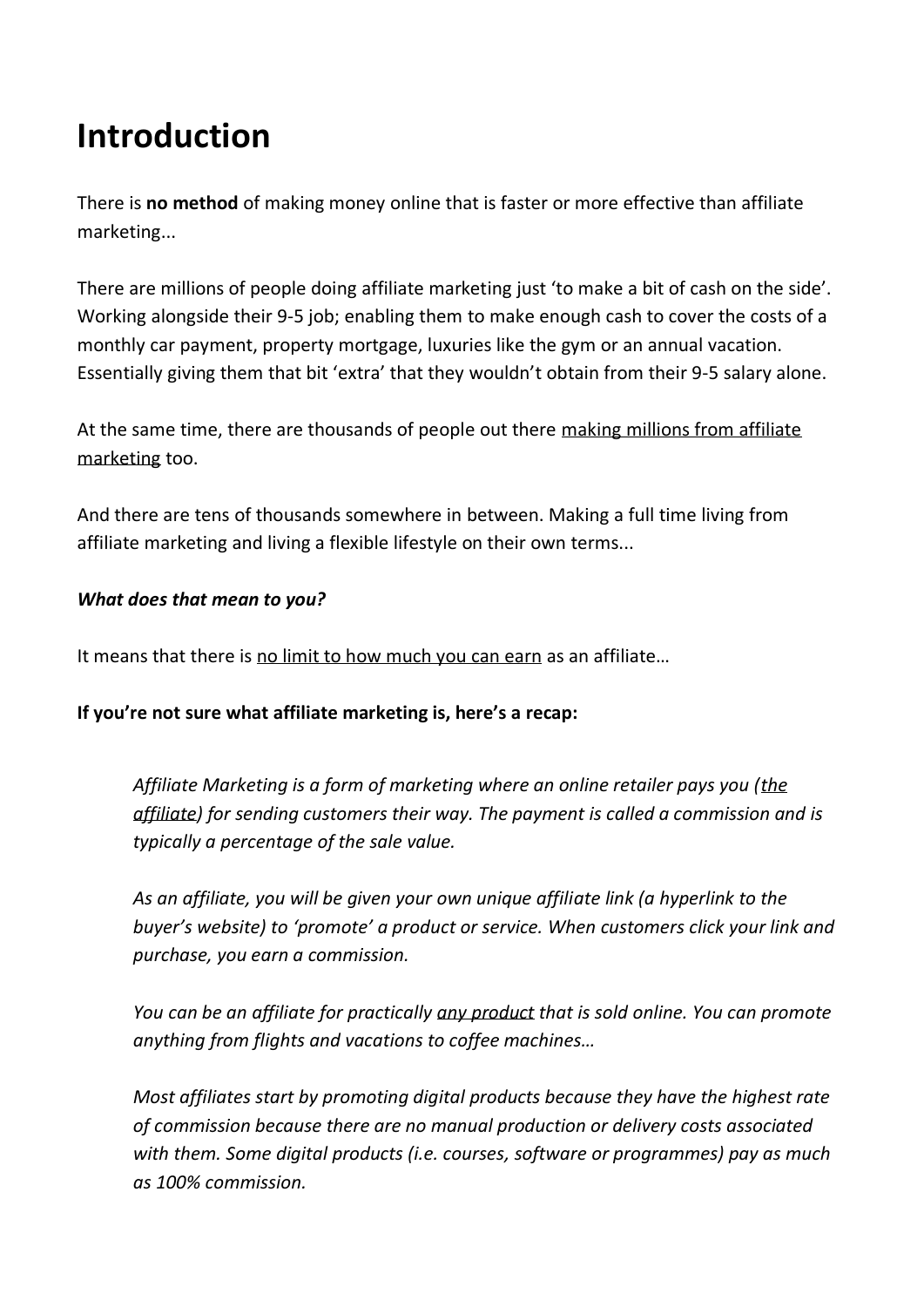*That's right, in some cases, the affiliate makes every penny. The vendor just usually makes money from 'upsells' later on.*

And that's why affiliate marketing is so fast and effective. You can earn huge amounts of money by simply driving targeted traffic through a link. You don't have to do any of the technical stuff like product creation, sales page creation and testing, product delivery, customer support or anything else.

All the heavy lifting is handled by the vendor...

### *And you know what else is good about affiliate marketing?*

It enables you to **earn passive income**, i.e. money when you sleep

How? Quite simply, you place your link in online content (article, video review, forum, social media) that gets visitors all year round. As visitors see the content and pass through your affiliate link on an ongoing basis, you continue to make commissions year round. It's that simple.

Sound good? I thought so…

Let's move on to how you can get into affiliate marketing and start making commissions right away!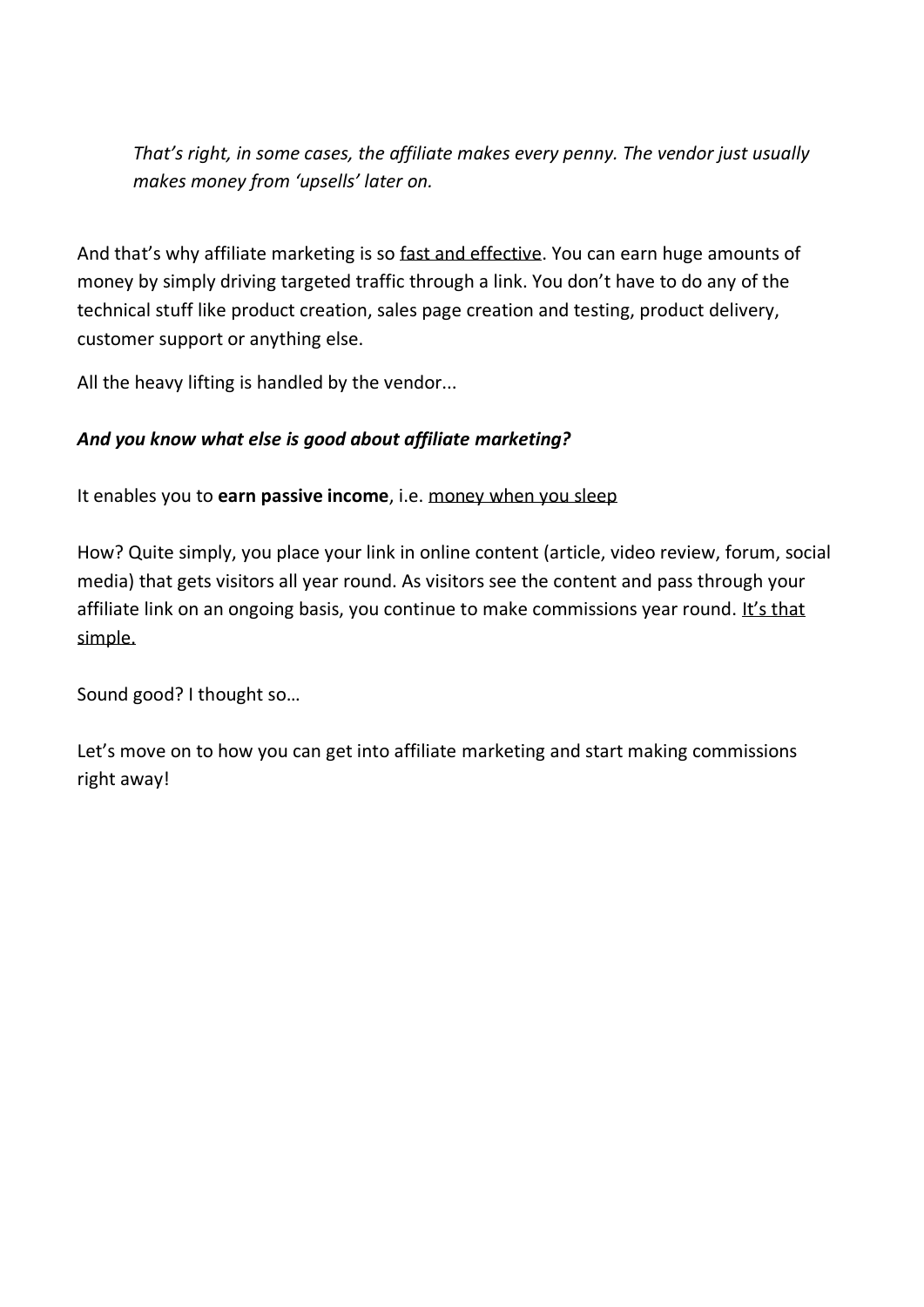### **The** *2 Step Formula* **To Affiliate Marketing Success**

As I've alluded to in the introduction, affiliate marketing is a relatively simple process.

Essentially, your job as an affiliate is to:

Drive targeted traffic (i.e. buyers) through your link

If you're able to do that one thing **you get paid**…

After all, the vendor's sales page will do all the selling. If the traffic is targeted, **sales and commissions are inevitable**...

But to get to that, there are 2 steps.

- 1. Selecting the right product to promote
- 2. Get targeted eyeballs to see your affiliate link (traffic generation)

There are only 2 steps and they are clear and simple BUT do not let that fool you into thinking affiliate marketing is an easy 2 minute job.

Both of these steps require knowledge and know-how…

And if you're thinking "I've got deep pockets, I'll just drive paid traffic directly through my affiliate link", I'd suggest that you proceed with caution. This method typically does not convert well. You usually need a 'pre-sell' page to 'bridge' between the paid traffic and sales page. This is what 'warms up' your customers and puts them in buying mode. If you cut this corner, you're more than likely going to lose money with your paid investment.

Now that's out of the way, let's dive into the 2 steps in detail and give you the know-how that you need to smash it!

### **Step 1: Selecting a product**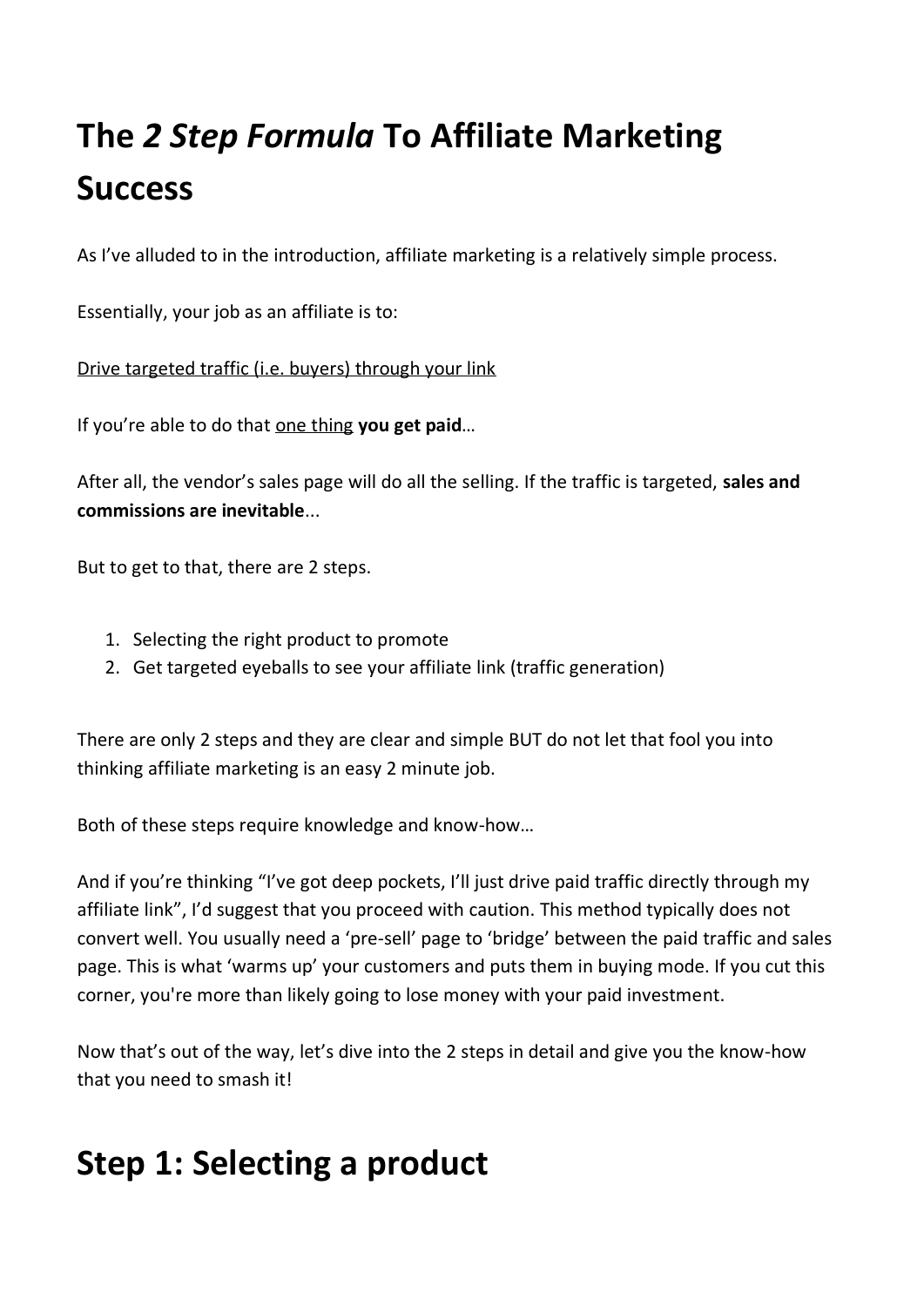To promote a product, you need to obtain your unique affiliate link...

Products or services with an affiliate programme (i.e. products that accept affiliates) are typically part of an affiliate network.

The affiliate network is the 'middle man' between affiliates and vendors. They handle all of the techie stuff like tracking the visitors through your link (which is why your link is completely unique)...

Most importantly, these guys give you your affiliate link and **pay you**...

The number one affiliate network for digital products - which we recommend promoting due to the high commissions percentages - is **Clickbank**.com

Clickbank is the OG of affiliate networks for digital products…

The great thing about Clickbank is they have tens of thousands of digital products to promote in just about every niche you can think of.

It also helps that they have **paid out over \$4.2 billion…**

Which means the network is proven!

The other great thing about Clickbank is that they accept newbies right off the bat. You haven't got to jump through any hoops to join Clickbank, you sign up, grab your affiliate link and you're away…

So firstly, you need to sign up.

Then you need to scour the marketplace for the right product. When you find it simply hit the 'promote' button and you'll be given your unique affiliate link.

### *But what product should you select?*

Firstly, you need to have an idea of the niche. I always suggest promoting a product that solves a problem. A good rule of thumb to stay within the general categories of '**health,**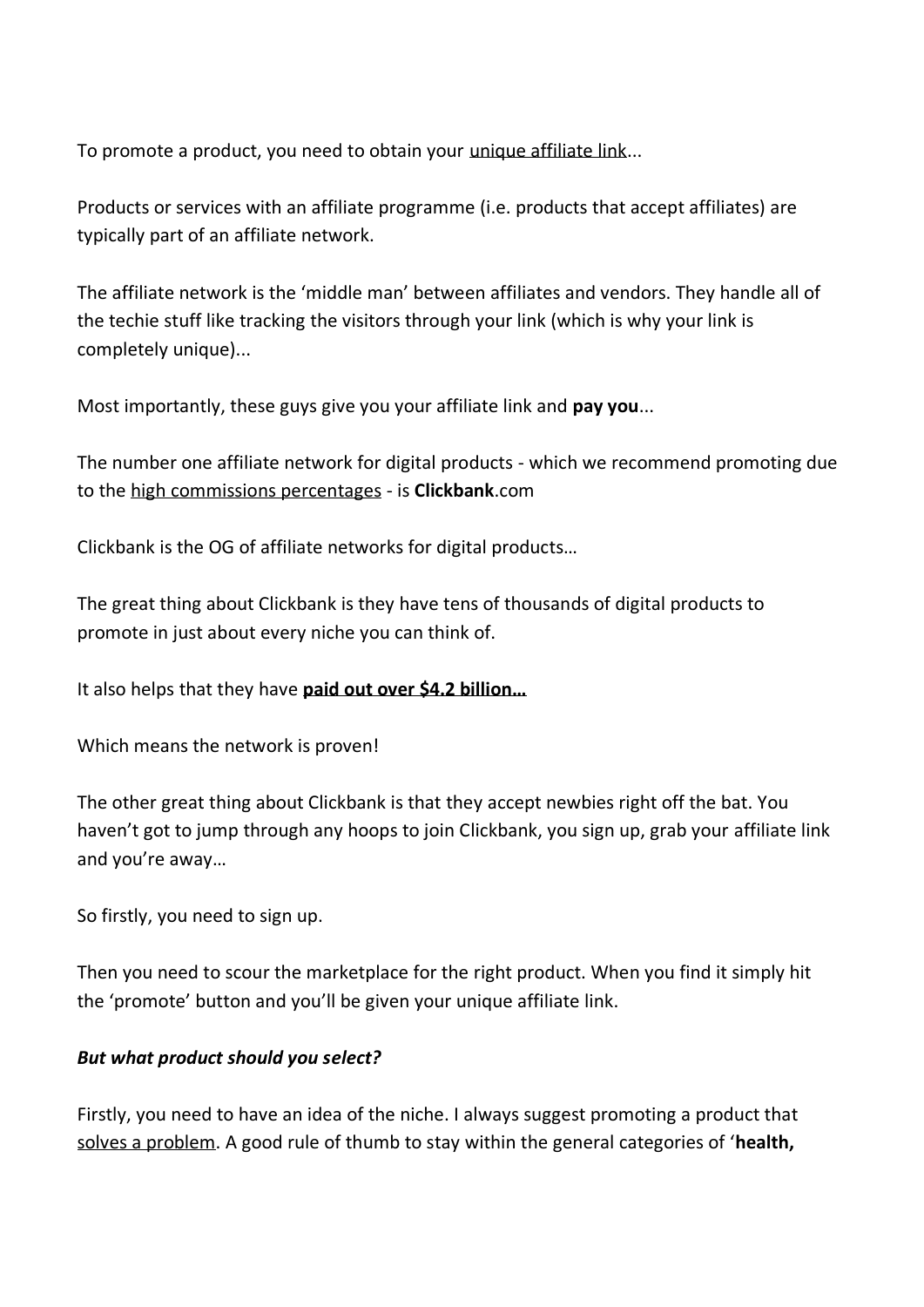#### **wealth and relationships**'.

If people have problems in these areas, they will **pay** to solve them.

Let's take a look at one example in each of the these categories:

- **Fix Premature Ejaculation** I imagine that there are few sexual health conditions that are more embarrassing than premature ejaculation. Imagine getting the love of your life in bed knowing that your performance was going to disappoint her. Of course someone would pay to try to end this nightmare. They would even pay over and over again to try different methods...
- **Make \$100 Per Day Online** A huge amount of people have money problems; whether it's as simple as not being able to afford everything they want or more seriously, being deeply in debt. You see, the percentage of people in the population who can buy whatever they want is negligible. Money 'problems' can vary vastly, but most people have them and that's why the wealth market is absolutely huge…
- **Get Your Ex Back** If someone is madly in love, they will do whatever it takes to attempt to get their partner back when they split. That's why problems based around the psychology of love and attraction sell so well. The truth is, sometimes getting an ex back is not attainable, but in that moment, someone who is in love will try everything…

Those examples are just a few of many within the health, wealth and relationship categories. Of course if you know something specific about any area - perhaps you've reignited your own marriage, cured eczema or made money online - then this can lead you down the best path to choose…

(Because you have to create content about this problem)...

Beyond that, you must ensure you select a product that sells…

Selecting a product that solves a valid problem should mean the product can sell. However, Affiliate Networks such as Clickbank, will give you data to verify that...

Clickbank Marketplace contains various statistics but the one you should be concerned with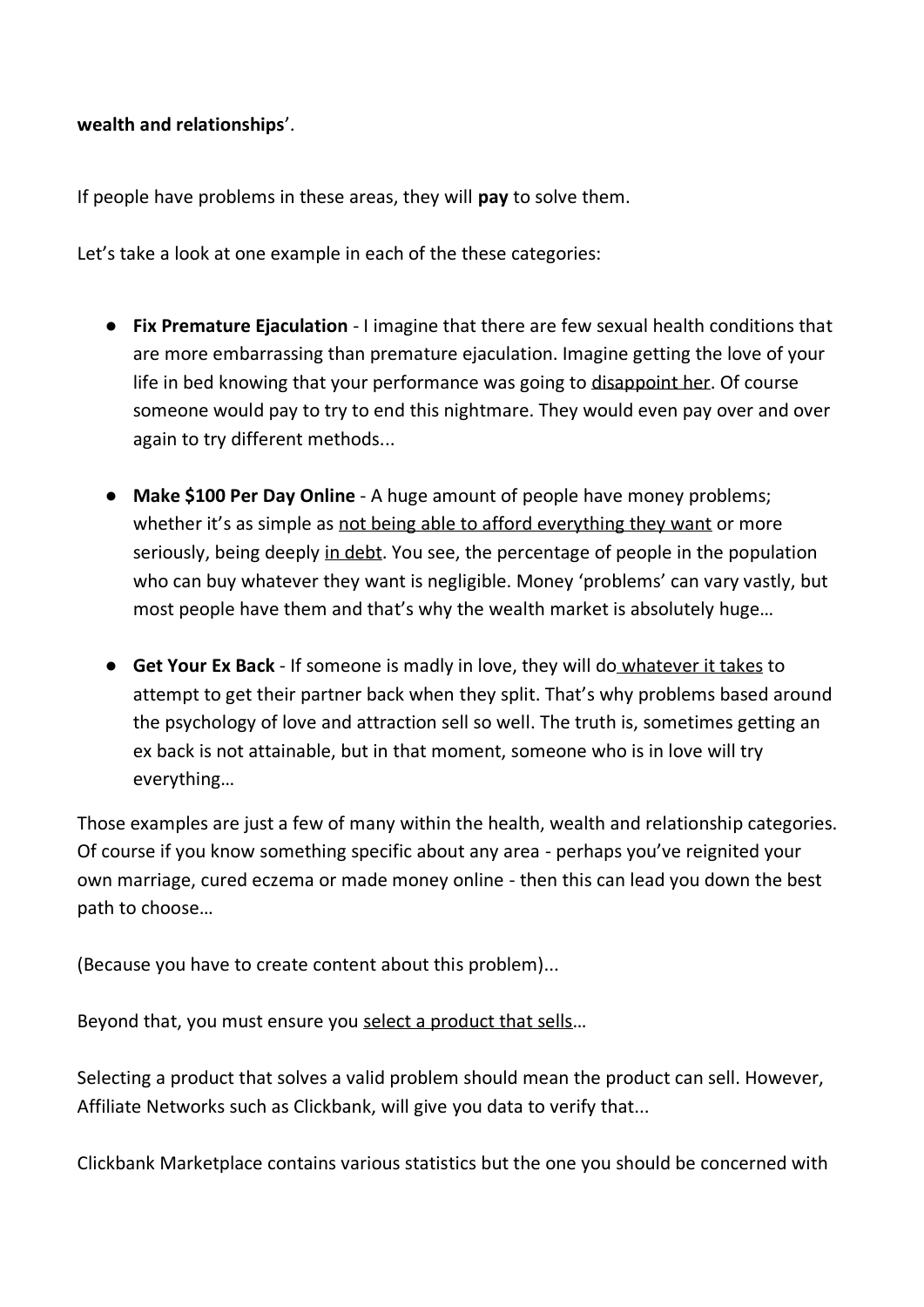is called 'Gravity'. A broad definition is gravity - *you can read the official definition when you sign up at Clickbank* - is a number that tells us how many affiliates have made sales of the product within the past 12 weeks...

The gravity number isn't the actual number of affiliates. Each affiliate is given a value between 0.1 and 1, where more recent sales contribute a higher value...

Now we don't need to get hung up on this number, but in simple terms, if a product has a higher gravity, it means it sells. A gravity of 50 for example means that at least 50 affiliates have made sales for this product recently…

Although we don't know the number of sales each affiliate has made, this alone tells us that the **product is a valid selection!**

As I warned you in the introduction, this isn't a 2 minute job if you're doing all of this product research manually. Selecting the right product can be a time consuming process but is absolutely integral to your success…

Some of the newest affiliate marketing automation software such as **Raiid** can help, if you want to do your research quicker…

[>> Click here to check out Raiid, the totally automated affiliate marketing system…](https://1kadaystrategies.com/raiid)

Now you know how to select the right product, let's move on...

### **Step 2: Creating Pre-Sell Content**

In order to drive people through your affiliate links, it's best to create 'pre-sell' content that engages your audience and obtains traffic (in turn pushing that traffic through your affiliate link)…

As I mentioned earlier, just buying traffic and sending visitors directly through your affiliate link to the sales page rarely yields a positive return on investment. If it was that simple, the vendor would just cut affiliates out...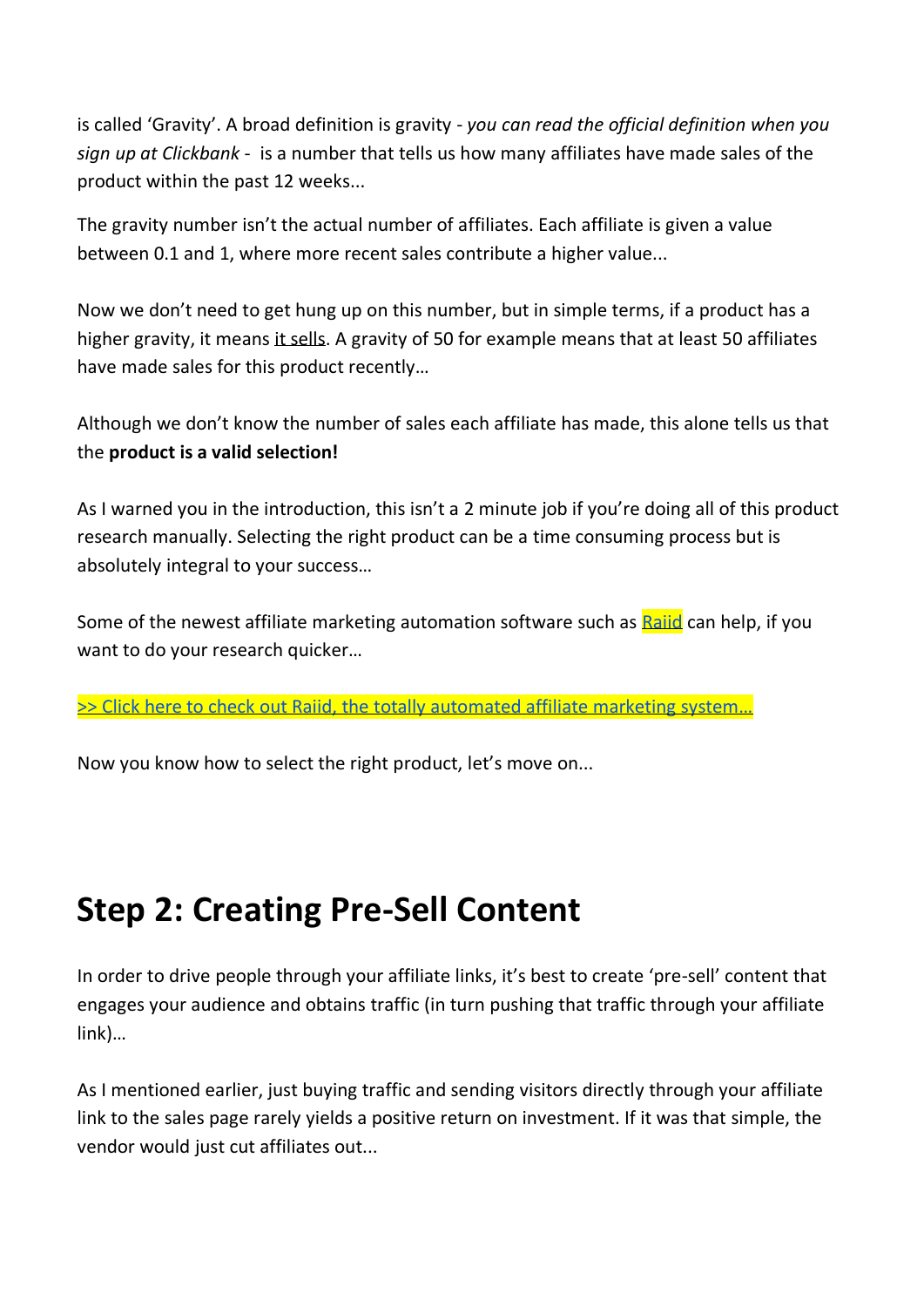### **So, what sort of content do you create and how do you get traffic?**

*First, let's talk about 'pre-sell' content…*

The type of 'pre-sell' content you should create depends on your skillset...

If you're a good writer, you can write 'pre-sell' or 'bridge' articles which contain your affiliate link within them. If you're comfortable getting on video, you can create videos and link through to the affiliate product beneath the video (in the description if you're hosting it on Youtube)...

The content itself should give the reader or viewer value. A method I've successfully used is the '3 ways to cure \*insert problem here\*' content…

- 3 ways to cure premature ejaculation
- 3 ways to cure eczema
- 3 ways to become debt free
- 3 ways to make \$100 per day online
- 3 ways to get your ex back
- 3 ways to reignite a dying marriage

You get the idea...

The article or video gives broad tips to solve the readers problem, with tip number 1 linking through to the product you're promoting…

*Now you've got pre-sell content, how do you get traffic to it?*

Broadly speaking, there are 3 methods:

- 1. Place the content on high traffic user generated sites, i.e. Youtube, Facebook and other high traffic social networks
- 2. Optimise is for search (SEO)
- 3. Pay for traffic to your pre-sell page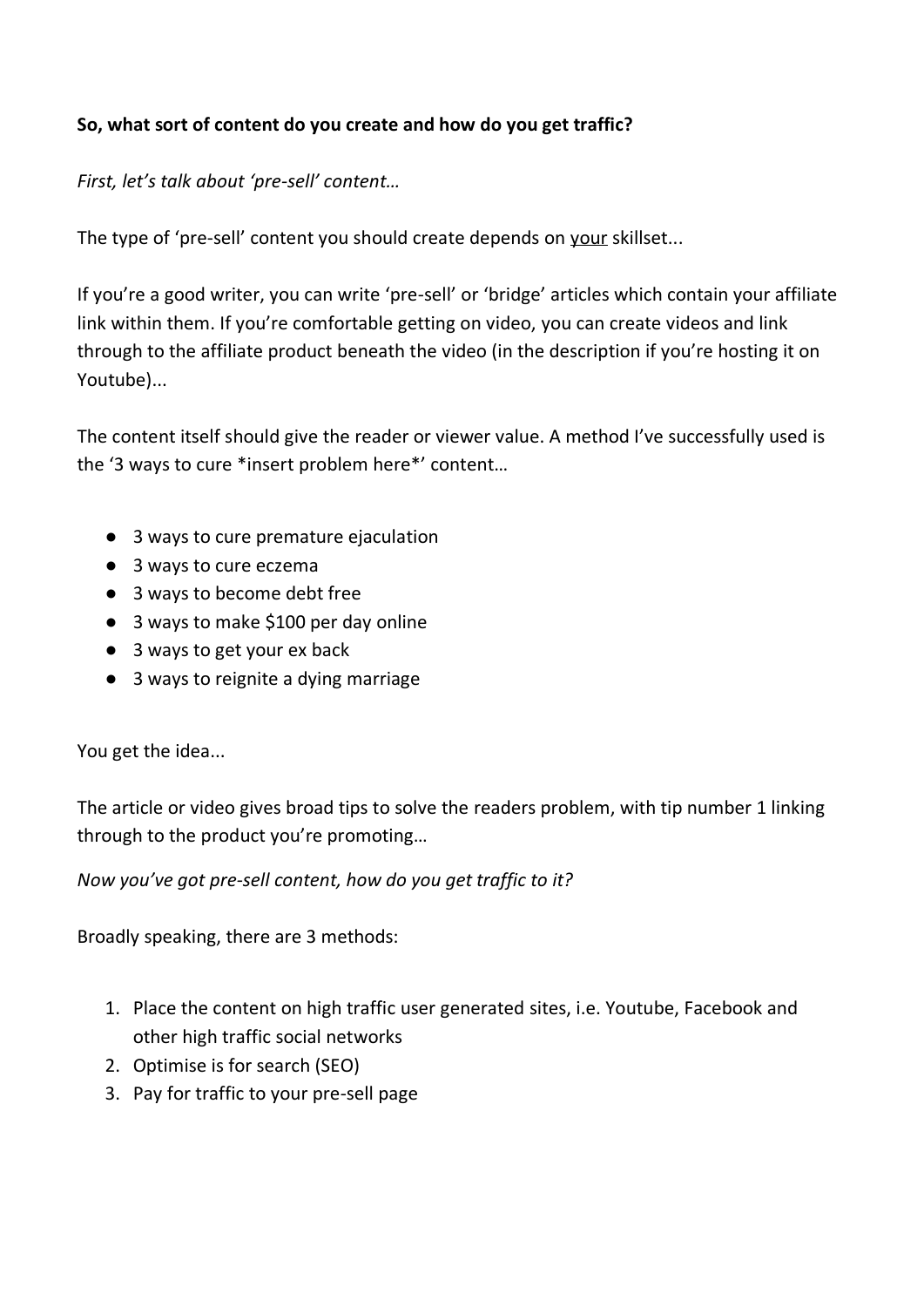Method 1 is the stand out method for me, because it's free and works quickly. That's not to say 2 and 3 are lousy, number 2 simply takes more time while 3 requires plenty of trial and error before it will become profitable…

*(I'd suggest that you avoid paid traffic until you're already successful and can reinvest your profits)*

### *Does this mean if you're a lousy writer who is uncomfortable on video that your affiliate marketing journey is over?*

Not at all.

In fact, some of the new software products out there are so smart that they do the pre-sell content step for you automatically. Which is perfect even for those of you that can write, because it will save you a ton of time and deliver faster results...

>> Click here to check out Raiid, the totally automated affiliate marketing system...

The key here is providing good content that **delivers value**. If you can do that, people reading your articles will click through your affiliate link and you will make sales...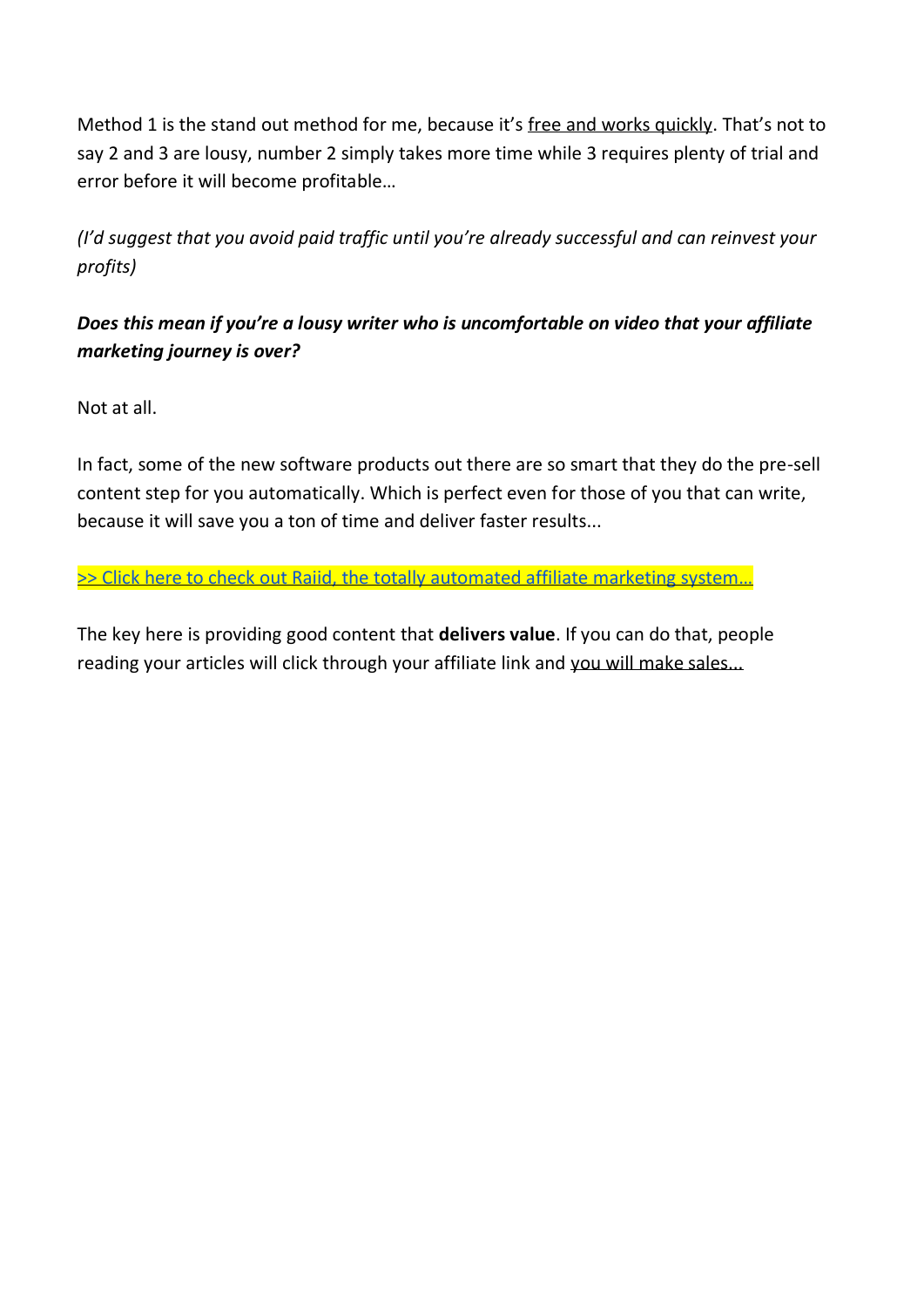### **In Summary**

Affiliate Marketing can be a fast and effective way of making serious life changing income online…

If you're doing everything manually, there is certainly some work involved in becoming a successful affiliate. However, that work involved is minimal in comparison to the work required to become a successful vendor...

If you want the fastest possible results with the least work, rather than cutting corners, i would strongly suggest that you take a look at affiliate marketing automation software…

>> Click here to check out Raiid, the totally automated affiliate marketing system.

Cutting corners will generally result in failure.

Investing in automation software on the other hand will ensure that **you do everything right without missing a step**. The key here is that the software will do the vast majority of the work for you**.** Including the technical stuff like creating pre-sell content and driving targeted traffic for you…

These are the areas that most people get wrong…

[Raiid](https://1kadaystrategies.com/raiid) is the software that I would suggest you look at for the following reasons:

- It's brand new
- Created by Mark Bishop, Venkata and Nakul; all successful affiliates in their own right
- Is specifically made for Clickbank, the best network
- Automates almost everything

In short, [Raiid](https://1kadaystrategies.com/raiid) is the most complete automation system I've seen to date...

Of course you have to do a bit of work even with Raiid, but in comparison to doing all the research, pre-sell content creation and traffic generation manually; it's a breeze...

<sup>&</sup>gt;> Click here to check out Raiid, the totally automated affiliate marketing system...